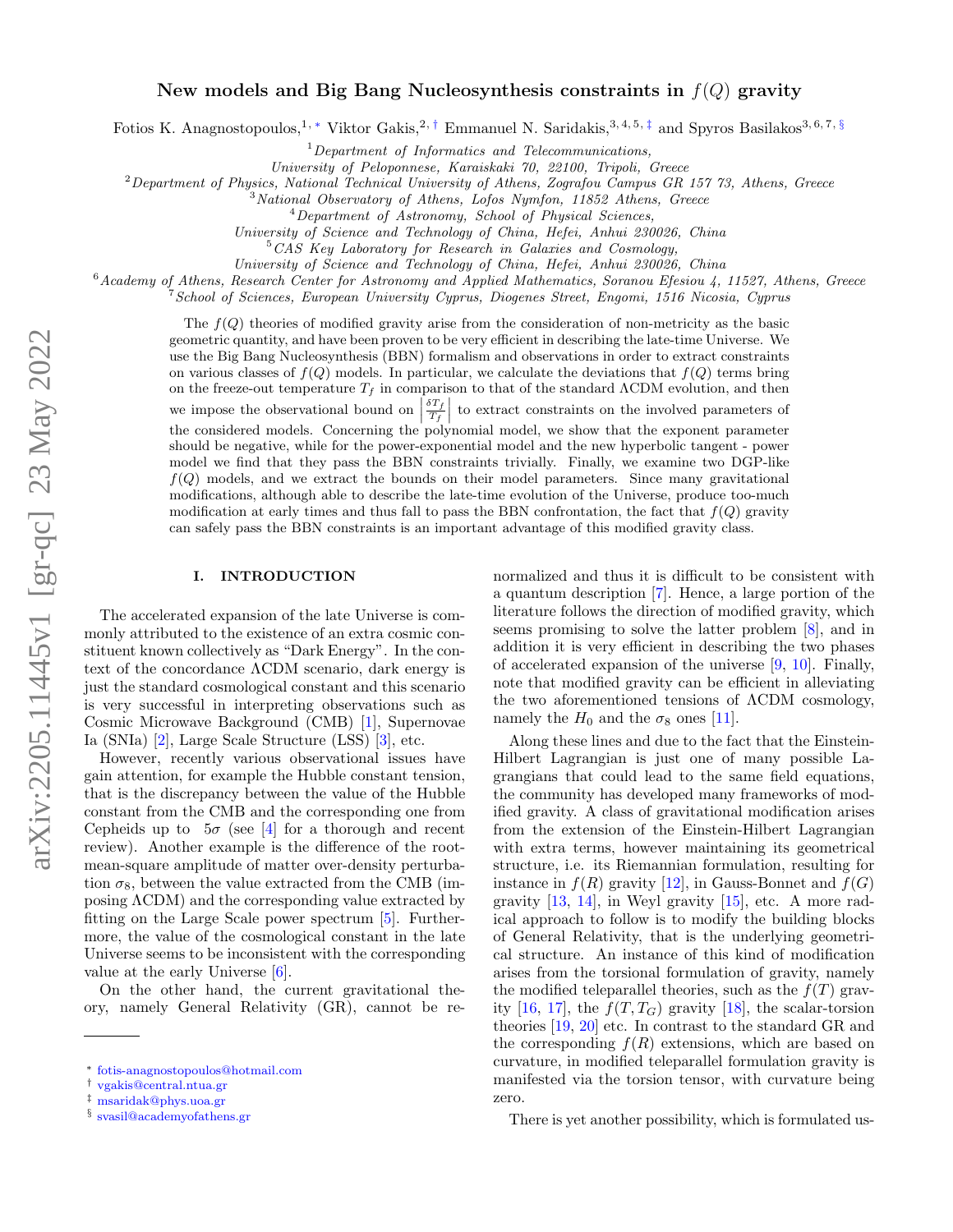ing the non-metricity  $Q$  of the connection. In this setup, only the non-metricity is non-zero while curvature and torsion both vanish. Hence, non-metricity can be used in order to describe gravity through geometry, leading to the so-called Symmetric Teleparallel Equivalent to General Relativity (STEGR) [21]. It is interesting to note that although Teleparallel Equivalent of General Relativity (TEGR) as well as STEGR, are completely equivalent to General Relativity at the level of equations, when we modify them the resulting theories  $f(R)$ ,  $f(T)$  and  $f(Q)$ are different theories. These types of modifications have in general more degrees of freedom than the two of standard GR, unless specific constraints are imposed in the functional forms. Thus, during the last years  $f(Q)$  gravity, its application to cosmology and generalizations has attracted the interest of the literature [22–42].

A very strong constraint on modified gravity models in the early Universe comes from the era of Big Bang Nucleosynthesis (BBN) [43–48]. In the present work we are interested in imposing BBN constraints on  $f(Q)$  gravity, within an analytical approach, following [49–53]. Specifically, we use observational data on primordial abundances of <sup>4</sup>He to constrain all known  $f(Q)$  models along some that are proposed for the first time inspired by the successful  $f(T)$  models. The plan of the manuscript is the following. In Section II we provide a formal description of Symmetric Teleparallel gravity and its  $f(Q)$  extension, while in Section III we present the cosmological solutions of the theory alongside the specific  $f(Q)$  models that are going to be studied. In Section IV we briefly review the formalism of BBN constraints, and then in Section V we apply it in the framework of  $f(Q)$  gravity. Finally, in Section VI we derive our conclusions and we point out further directions.

### II. SYMMETRIC TELEPARALLEL GRAVITY

General Relativity is built upon Lorentzian Geometry which is specified by choosing a connection that is symmetric and metric compatible. The latter is the Levi-Civita connection and due to its properties it only produces non-zero curvature, whilst torsion and nonmetricity are zero [54]. Nevertheless, a different kind of connection can be utilized when using geometrodynamics as the mathematical framework for gravity. As a matter of fact the most general connection is called metric-affine it is described by the formula

$$
\Gamma^{\alpha}{}_{\mu\nu} = \mathring{\Gamma}^{\alpha}{}_{\mu\nu} + K^{\alpha}{}_{\mu\nu} + L^{\alpha}{}_{\mu\nu} , \qquad (1)
$$

where  $\mathring{\Gamma}^{\alpha}{}_{\mu\nu}$  represents the Christoffel symbols of the Levi-Civita connection,  $K^{\alpha}{}_{\mu\nu}$  is the contorsion tensor and  $L^{\alpha}{}_{\mu\nu}$  is the *disformation* tensor related to the nonmetricity [55]

$$
Q_{\alpha\mu\nu} := \nabla_{\alpha} g_{\mu\nu} \,. \tag{2}
$$

2

The disformation tensor can then be expanded as [21]

$$
L^{\alpha}{}_{\mu\nu} := \frac{1}{2} g^{\alpha\beta} \left( -Q_{\mu\beta\nu} - Q_{\nu\beta\mu} + Q_{\beta\mu\nu} \right) ,\qquad(3)
$$

and encapsulates all the information coming from the non-metricity tensor of the general affine connection. In summary, these three types of geometric deformation  $\mathring{\Gamma}^{\alpha}{}_{\mu\nu}$ ,  $K^{\alpha}{}_{\mu\nu}$  and  $L^{\alpha}{}_{\mu\nu}$  form a kind of "trinity of gravity", which encompasses all components of the general connection  $\Gamma^{\alpha}{}_{\mu\nu}$  [56]. This practically implies that it is possible to express the geometry of a gravitational theory in either curvature, non-metricity or torsion. A connection which admits only non-metricity, whilst curvature and torsion are zero, is called Symmetric Teleparallel Gravity (STG) connection, while connections which have only zero curvature are called teleparallel connections [57, 58].

Similarly to TEGR, which is based on a connection which has only torsion [59], the STG connection has only non-metricity and hence STEGR is equivalent to GR at the level of field equations, since its action differs by a boundary term from the Einstein-Hilbert. In particular, defining the non-metricity scalar as [21]

$$
Q := -\frac{1}{4}Q_{\alpha\mu\nu}Q^{\alpha\mu\nu} + \frac{1}{2}Q_{\alpha\mu\nu}Q^{\mu\alpha\nu} + \frac{1}{4}Q_{\alpha}Q^{\alpha} - \frac{1}{2}\bar{Q}_{\alpha}Q^{\alpha},
$$
\n(4)

with

$$
Q_{\mu} := Q_{\mu}{}^{\alpha}{}_{\alpha} , \qquad \bar{Q}_{\mu} := Q_{\alpha}{}^{\alpha}{}_{\mu} , \qquad (5)
$$

one has the relation

$$
\mathring{R} = Q + B\,,\tag{6}
$$

where  $\hat{R}$  is the Ricci scalar of the Levi-Civita connection, and the boundary term is

$$
B := \mathring{\nabla}_{\alpha} \left( \bar{Q}^{\alpha} - Q^{\alpha} \right). \tag{7}
$$

Therefore, General Relativity, which uses  $\hat{R}$  as the Lagrangian density, and STEGR, which uses Q, lead to exactly the same equations.

One can extend STEGR by extending the Lagrangian to an arbitrary function, resulting to  $f(Q)$  gravity, with action [21, 60]

$$
S_G = \int d^4x \sqrt{-g} \left[ -\frac{1}{16\pi G} f(Q) + \mathcal{L}_m \right],\qquad(8)
$$

where G is the gravitational constant and  $\mathcal{L}_m$  the matter Lagrangian. The corresponding field equations are

$$
\sqrt{-g} \left( \frac{1}{2} f g_{\mu\nu} - \frac{\partial f}{\partial g^{\mu\nu}} \right) - 2 \nabla_{\alpha} \left( \sqrt{-g} P^{\alpha}{}_{\mu\nu} \right) \n= 8 \pi G \sqrt{-g} T_{\mu\nu} ,
$$
\n(9)

with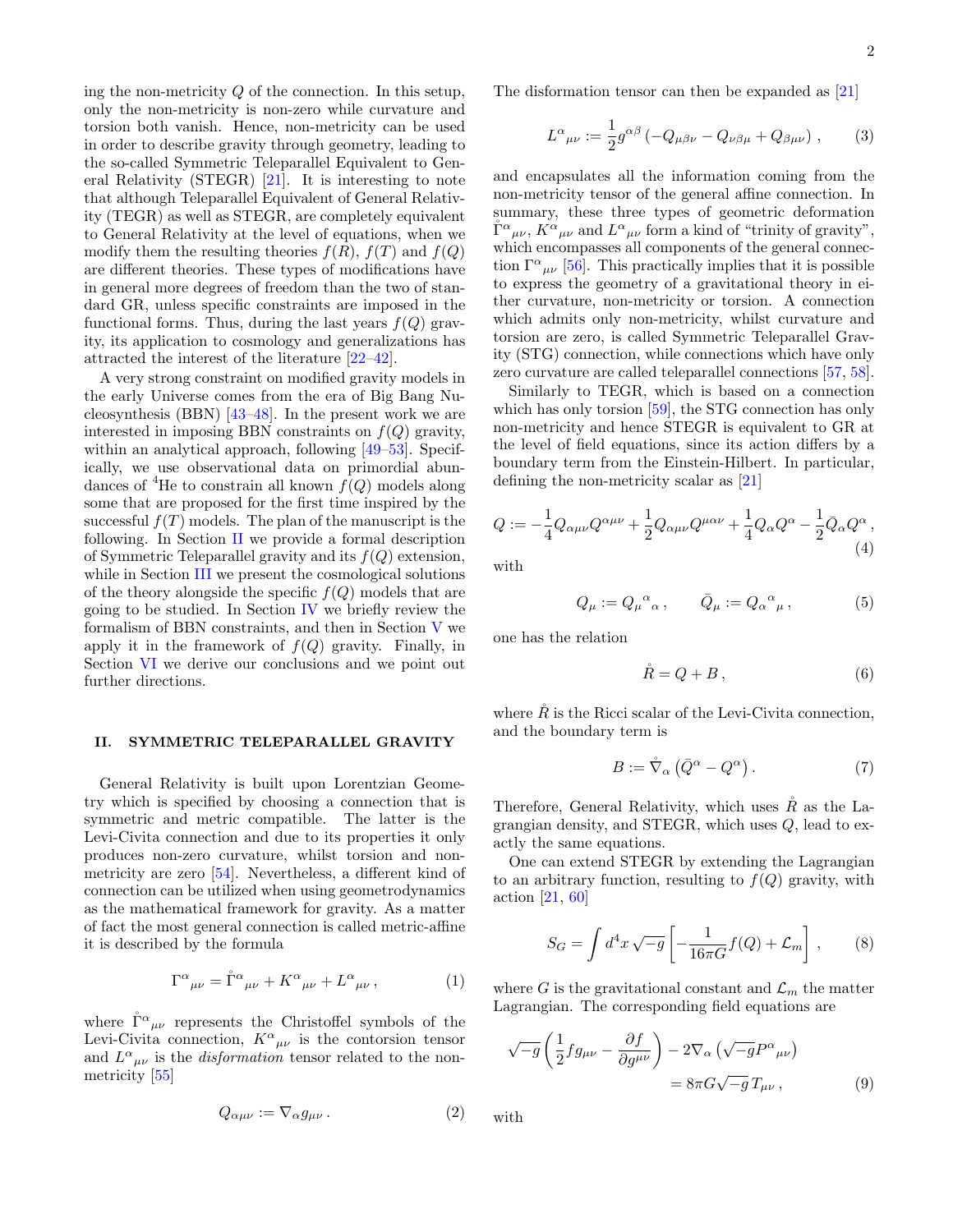$$
\frac{\partial f}{\partial g^{\mu\nu}} = -\frac{f_Q}{\sqrt{-g}} \left( \frac{\partial \left( \sqrt{-g} Q \right)}{\partial g^{\mu\nu}} - \frac{1}{2} \sqrt{-g} Q g_{\mu\nu} \right)
$$

$$
= -f_Q \left[ c_1 \left( 2Q_{\alpha\beta\mu} Q^{\alpha\beta}{}_{\nu} - Q_{\mu\alpha\beta} Q^{\nu}{}_{\alpha\beta} \right) \right]
$$

$$
+ c_2 Q_{\alpha\beta\mu} Q^{\beta\alpha}{}_{\nu} + c_3 \left( 2Q_{\alpha} Q^{\alpha}{}_{\mu\nu} - Q_{\mu} Q_{\nu} \right)
$$

$$
+ c_4 \widetilde{Q}_{\mu} \widetilde{Q}_{\nu} + c_5 \widetilde{Q}_{\mu} Q^{\alpha}{}_{\mu\nu} \right], \tag{10}
$$

and where the conjugate to  $f(Q)$  is defined as [21]

$$
P^{\alpha}{}_{\mu\nu} := \frac{1}{2\sqrt{-g}} \frac{\partial(\sqrt{-g}f(Q))}{\partial Q_{\alpha}{}^{\mu\nu}}
$$
  
=  $-f_Q \left\{ c_1 Q^{\alpha}{}_{\mu\nu} + c_2 Q_{(\mu}{}^{\alpha}{}_{\nu)} + c_3 g_{\mu\nu} Q^{\alpha} + c_4 \delta^{\alpha}{}_{(\mu} \tilde{Q}_{\nu)} + \frac{c_5}{2} \left[ \tilde{Q}^{\alpha} g_{\mu\nu} + \delta^{\alpha}{}_{(\mu} Q_{\nu)} \right] \right\},$  (11)

while as usual the matter energy momentum tensor is defined as

$$
T_{\mu\nu} := -\frac{2}{\sqrt{-g}} \frac{\delta(\sqrt{-g}\mathcal{L}_m)}{\delta g^{\mu\nu}}.
$$
 (12)

The field equations (9) are quite general with respect to both their normalizations described by G and also the defined constants  $c_i$  of Q. For instance, by choosing Q as in Eq. (4) then we retrieve the standard modified class of  $f(Q)$  gravity [21]. In the rest of this work we deal with this standard modified class of  $f(Q)$  theories.

## III. COSMOLOGICAL APPLICATION OF  $f(Q)$ GRAVITY

In this section we proceed to the cosmological application of  $f(Q)$  gravity. We impose a spatially flat Friedmann-Robertson-Walker (FLRW) metric of the form

$$
ds^2 = -dt^2 + a^2(t)\delta_{ij}dx^i dx^j , \qquad (13)
$$

with  $a(t)$  the scale factor. In this case Eq. (9) gives rise to the two Friedmann equations [22]

$$
6f_{\mathcal{Q}}H^2 - \frac{1}{2}f = 8\pi G(\rho_m + \rho_r), \qquad (14)
$$

$$
(12H^2 f_{\rm QQ} + f_{\rm Q})\dot{H} = -4\pi G(\rho_m + p_m + \rho_r + p_r), \tag{15}
$$

where  $H = \dot{a}/a$  is the the Hubble function and with  $\rho_m$ ,  $\rho_r$  and  $p_m$ ,  $p_r$  the energy densities and pressures of the matter and radiation perfect fluids respectively. Additionally, note that the non-metricity scalar Q in an FRW background becomes  $Q = 6H^2$ . Finally, the equations constitute a close system by considering the matter and radiation conservation equations, namely

$$
\dot{\rho}_m + 3H(\rho_m + p_m) = 0, \qquad (16)
$$

$$
\dot{\rho}_r + 3H(\rho_r + p_r) = 0. \tag{17}
$$

We can re-write Eqs.  $(14)-(15)$  as

$$
H^{2} = \frac{8\pi G}{3} \left( \rho_{m} + \rho_{r} + \rho_{DE} \right) , \qquad (18)
$$

$$
\dot{H} = -4\pi G \left( \rho_m + p_m + \rho_r + p_r + \rho_{DE} + p_{DE} \right) , \quad (19)
$$

where we have defined the energy density and pressure of the effective dark energy sector as

$$
\rho_{DE} = \frac{1}{16\pi G} \left[ 6H^2 \left( 1 - 2f_Q \right) + f \right] \,, \tag{20}
$$

$$
p_{DE} = \frac{1}{16\pi G} \left[ 4 \left( f_{\mathbf{Q}} - 1 \right) \dot{H} - f + 6H^2 \left( 8 f_{\mathbf{QQ}} \dot{H} + 2 f_{\mathbf{Q}} - 1 \right) \right].
$$
 (21)

Finally, it proves convenient to introduce the density parameters for the various sectors us

$$
\Omega_i = \frac{8\pi G\rho_i}{3H^2},\tag{22}
$$

where "i" stands for matter, radiation and dark energy.

Let us now focus on particular  $f(Q)$  forms that are of interest for the late Universe description. In general, any model that exhibits identical Hubble rate with the concordance one (see [28]) can pass the BBN constraints trivially, hence we do not examine models of this kind. Note also that we consider versions of our models in their "bare" form, i.e. without explicitly containing the cosmological constant, in order to avoid re-introducing the cosmological constant problem and also to keep the smallest possible set of free parameters. One should in principle combine any selection of the following models, however the final model could have a large number of free parameters.

#### 1. Polynomial model

The following model was introduced in [22]

$$
f(Q) = Q - 6\lambda M^2 \left(\frac{Q}{6M^2}\right)^\alpha, \qquad (23)
$$

where  $\lambda$  and  $\alpha$  are dimensionless parameters. The parameter M corresponds to a mass scale that parameter *M* corresponds to a mass scale that<br>should be of the order  $\sqrt{\Lambda}$ , with  $\Lambda$  the standard cosmological constant. The case of  $\alpha = 0$ gives STEGR plus a cosmological constant equal to  $6\lambda M^2$ , while the case  $\alpha = 1$  corresponds to STEGR with  $G \to G/(1-\lambda)$ . More generally,  $\alpha > 1$  is mostly relevant to early Universe, while  $\alpha < 1$  is able to describe dark energy and thus it is relevant to late Universe. Moreover, in the latter case the existence of an asymptotic GR limit at early times is apparent. Finally, note that the case  $\alpha = -1$  has been confronted with late universe observations in  $|34|$ .

In this model for the effective dark-energy density (20) we obtain

$$
\rho_{\rm DE} = \frac{1}{16\pi G} \left[ 6^{-\alpha} \Omega_{\rm F0} H_0^{-2\alpha} Q^{\alpha+1} \right] , \qquad (24)
$$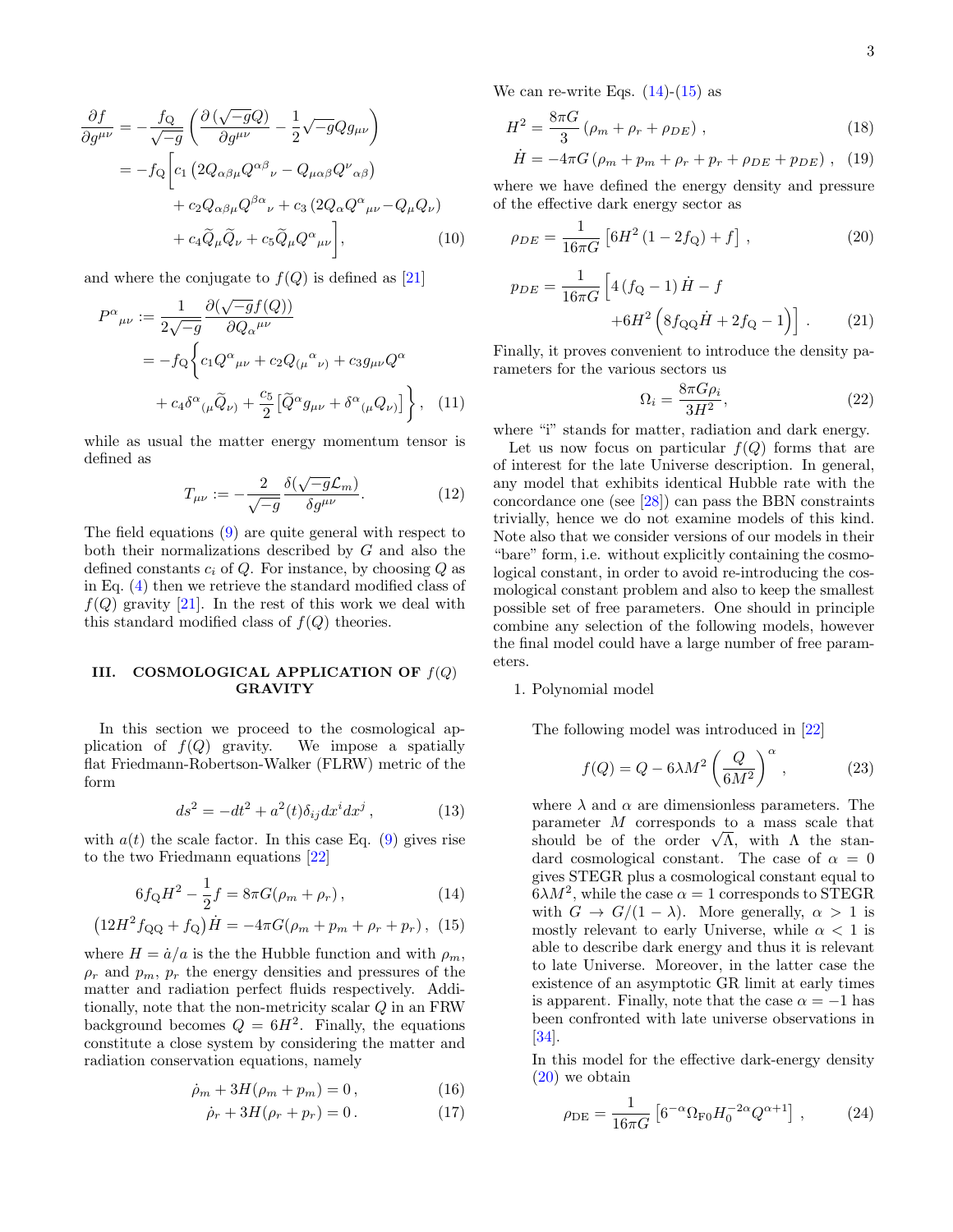where  $\Omega_{F0} = 1 - \Omega_{m0} - \Omega_{r0}$ , and with the subscript denoting the value of a quantity at present time. Calculating the first Friedmann (14) at present time we find that the free parameter  $\lambda$  can be eliminated in terms of  $\alpha$  and  $M$  as

$$
\lambda = \frac{1}{12\alpha + 6} \left( \Omega_{\text{F0}} H_0^{-2\alpha} M^{2\alpha - 2} \right) . \tag{25}
$$

## 2. Power - Exponential model

This model has proposed in [41] and has been proven to provide slightly better fits to observational data than the concordance model [41]. It is characterized by

$$
f(Q) = Qe^{\lambda \frac{Q_0}{Q}}.
$$
 (26)

As it is apparent, in case  $\lambda = 0$  GR without a cosmological constant is recovered. In the past, where the term  $Q_0/Q$  decreases, since the Hubble function increases, the model at hand effectively reduces to the power-law model, thus alleviating the cosmological constant problem. In a sense, this model behaves as infinite number of different power-law models that coexist, and at each moment of the cosmic history one of them becomes dominant. Another advantage of the model is that it has the same number of free parameters with the concordance one, while additionally containing rich phenomenology.

In this case  $(20)$  gives

$$
\rho_{\rm DE} = \frac{1}{16\pi G} \left[ Q - e^{\frac{\lambda Q_0}{Q}} \left( Q - 2\lambda Q_0 \right) \right]. \tag{27}
$$

The parameter  $\lambda$  is expressed from the first Friedmann Eq.  $(14)$  at present as

$$
\lambda = \frac{1}{2} + W\left(\frac{\Omega_{\text{F0}} - 1}{2\sqrt{e}}\right),\tag{28}
$$

where  $W$  is the Lambert function.

3. Log-square-root model

Let us now propose a new  $f(Q)$  model. In particular, following the approach of [61], we introduce a logarithmic-square-root  $f(Q)$  model as:

$$
f(Q) = Q + nQ_0 \sqrt{\frac{Q}{\lambda Q_0}} \ln\left(\lambda \frac{Q_0}{Q}\right),\qquad(29)
$$

with n and  $\lambda > 0$  the model parameters. The corresponding effective energy density (20) gives

$$
\rho_{\rm DE} = \frac{1}{16\pi G} \Omega_{\rm F0} \sqrt{Q_0 Q},\tag{30}
$$

and the first Friedmann equation at present leads to

$$
n = \frac{\Omega_{\text{F0}}}{2} \sqrt{\lambda} \,. \tag{31}
$$

## 4. Hyperbolic tangent - power model

We consider the hyperbolic tangent power model, in similar lines with [62], namely we choose

$$
f(Q) = Q + \lambda Q_0 \left(\frac{Q}{Q_0}\right)^n \tanh\left(\frac{Q_0}{Q}\right). \tag{32}
$$

In this case we have

$$
\rho_{\rm DE} = \frac{1}{16\pi G} Q_0^{1-n} Q^{n-1}
$$

$$
\left[ (1-2n)Q \tanh\left(\frac{Q_0}{Q}\right) + 2Q_0 \operatorname{sech}^2\left(\frac{Q_0}{Q}\right) \right], (33)
$$

while

$$
n = \frac{1}{2} \left[ -\coth(1)\Omega_{\text{F0}} + 1 + 4\text{csch}(2) \right].
$$
 (34)

5. DGP-like  $f(Q)$  model - I

In the recent work [63] two new  $f(Q)$  models were introduced, by requiring the extra terms in the modified Friedman equation to be of the form  $\sim H$ . It was argued that a term proportional to Q is responsible for the  $H^2$  term, thus adding a term responsible for the  $H^-$  term, thus adding a term<br>proportional to  $\sqrt{Q}$  leads to a term  $\sim H$  in the Friedman equation. These two models resemble the Dvali-Gabadadze-Porrati cosmology [64] at the background level, and this is where they acquire their names from. We mention here that this resemblance is only at the background level, since the perturbations in the usual DGP model and  $f(Q)$ gravity are fundamentally different, and hence the present scenario does not share the known problem of usual DGP model in fitting the perturbationrelated data (such as LSS and CMB temperature/polarization) [65, 66].

The first model of this kind reads as

$$
f(Q) = \alpha \sqrt{Q} \log Q + 2\beta Q, \tag{35}
$$

where  $\alpha$ ,  $\beta$  are free parameters. We mention that in the original parametrization the free parameter  $\alpha$  is not dimensionless, and we use the form  $(35)$ in order to maintain compatibility with the results of  $[63]$  (although it would be more convenient to impose a re-scaling  $\alpha \to \sqrt{Q_0} \alpha$  to ensure that  $\alpha$  is dimensionless). Nevertheless, we stress that inside the logarithm one should explicitly include a constant value of dimension  $H_0^{-2}$ , and for consistency in the present work we do apply this modification.

In this case  $(20)$  gives

$$
\rho_{DE} = \frac{1}{16\pi G} \left[ \sqrt{6} H_0 \sqrt{Q} (2\beta + \Omega_{F0} - 1) - 2\beta Q + Q \right],
$$
\n(36)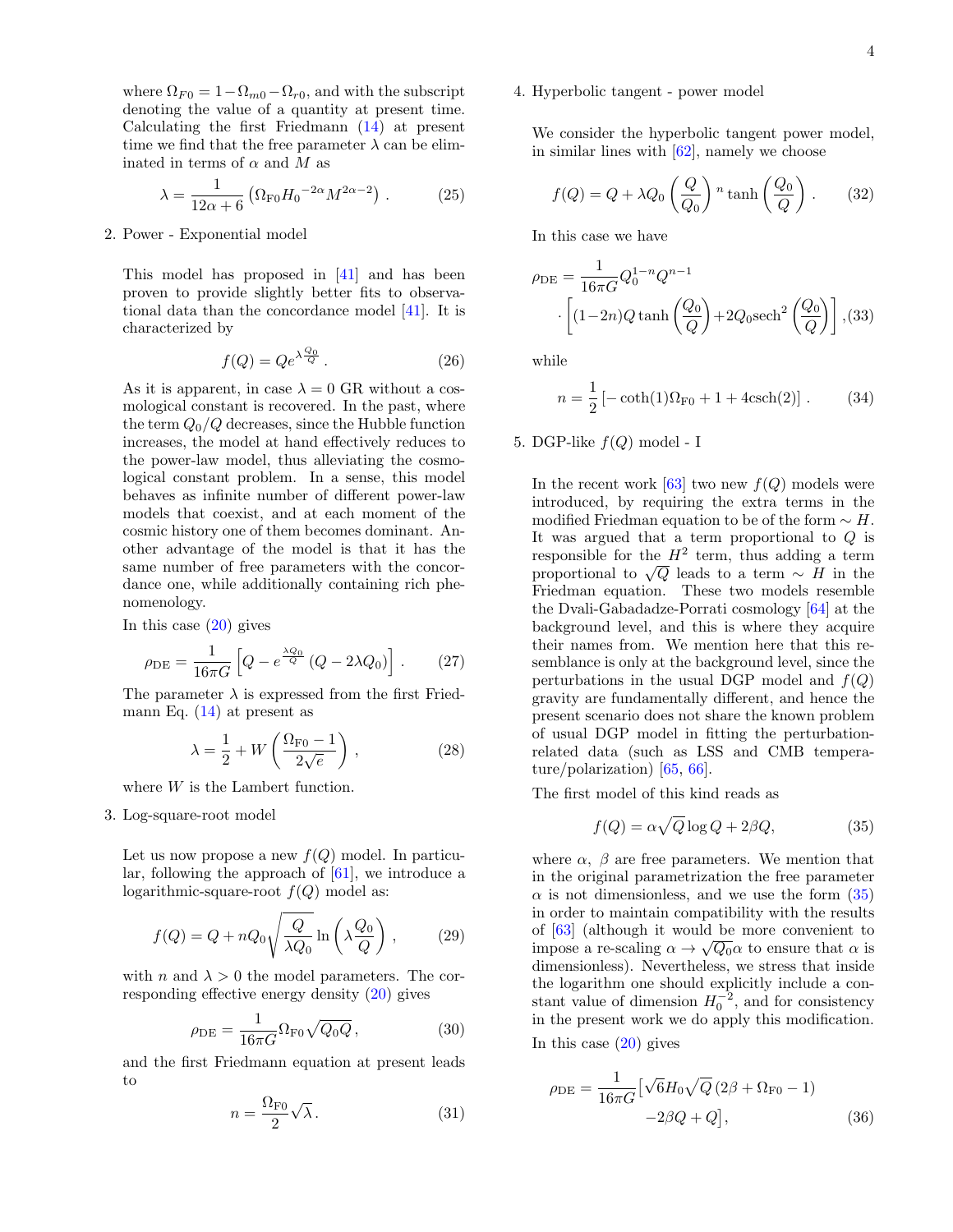while the first Friedmann equation gives

$$
\alpha = -\sqrt{\frac{3}{2}}H_0 \left(2\beta + \Omega_{\text{F0}} - 1\right). \tag{37}
$$

Finally, note that near the current time, the term  $\sim H$  ceases to be negligible in comparison to  $H^2$ , thus giving rise to new phenomenology. However, in the past this term is negligible and the model is very close to the concordance one.

6. DGP-like  $f(Q)$  model - II

The second model introduced in [63] reads as

$$
f(Q) = \frac{Q\sqrt{u(Q)}\left[\sqrt{u(Q)} - \sqrt{\gamma}\arctan\left(\frac{\sqrt{u(Q)}}{\sqrt{\gamma}}\right)\right]}{8\pi G\sqrt{Qu(Q)}},
$$
\n(38)

where  $u(Q) = \gamma + \beta^2 Q$ , and  $\beta, \gamma$  are free parameters, different than zero. The particular choice of  $u$  is motivated from the previous case and includes also a mixing between  $H^2$  and H terms [63]. In this case we acquire

$$
\rho_{\rm DE} = \frac{1}{16\pi G} \left[ Q - \sqrt{Q} \sqrt{\gamma + \beta^2 Q} \right],\tag{39}
$$

while

$$
\gamma = -6H_0^2 (\beta - \Omega_{F0} + 1) (\beta + \Omega_{F0} - 1) . \tag{40}
$$

Similarly to the previous case, in order to maintain dimensional consistency within the square root, we include an  $H_0^{-2}$  normalization (i.e. we apply the re-scaling  $\gamma \to Q_0 \gamma$ ).

### IV. BIG BANG NUCLEOSYNTHESIS CONSTRAINTS

In this Section we review the Big Bang Nucleosynthesis (BBN) formalism following [43–46]. The BBN takes place during the radiation era and thus the energy density of relativistic particles needs to be taken into account, namely

$$
\rho_r = \frac{\pi^2}{30} g_* T^4 \,, \tag{41}
$$

where

$$
g_* \sim 10\tag{42}
$$

is the effective number of degrees of freedom and  $T$  is the temperature (for more details of the BBN framework used in this work see the appendix of  $[47]$ . The calculation of the neutron abundance is realized by taking into account the protons-neutron conversion rate

$$
\lambda_{pn}(T) = \lambda_{(n+\nu_e \to p+e^-)} + \lambda_{(n+e^+ \to p+\bar{\nu}_e)} + \lambda_{(n\to p+e^- + \bar{\nu}_e)},
$$
\n(43)

and its inverse  $\lambda_{np}(T)$ , thus the total rate is

$$
\lambda_{tot}(T) = 4AT^3(4!T^2 + 2 \times 3!QT + 2!Q^2), \qquad (44)
$$

where  $Q = m_n - m_p = 1.29 \times 10^{-3} \text{GeV}$  is the neutroproton mass difference and  $A = 1.02 \times 10^{-11} \text{GeV}^{-4}$ .

Regarding the primordial mass fraction of  ${}^4He$ , it can be estimated [44] as

$$
Y_p := \lambda \frac{2x(t_f)}{1 + x(t_f)},\tag{45}
$$

with  $\lambda = e^{-(t_n - t_f)/\tau}$ ,  $t_f$  the freeze-out time of the weak interactions,  $t_n$  the corresponding freeze-out time of nucleosynthesis,  $\tau$  the neutron mean lifetime and  $x(t_f)$  =  $e^{-Q/T(t_f)}$  the neutron-to-proton equilibrium ratio. The role of the function  $\lambda(t_f)$  is to account for the fraction of neutrons that decay into protons during the time interval  $t \in [t_f, t_n].$ 

In case of modified gravity models, in general the Friedmann equations will contain extra terms than the standard GR ones. The BBN is realized in the radiation epoch and according to observations these extra contributions have to be small compared to the radiation sector in the Standard Model of particles physics in the framework of General Relativity, whilst we can safely neglect the matter sector as we are deep in the radiation era. Thus, the first Friedmann equation can be approximated as

$$
H^2 \approx \frac{8\pi G}{3} \rho_r =: H_{GR}^2, \qquad (46)
$$

where the scale factor evolves as  $a \sim t^{1/2}$ , with t the cosmic time. Consequently, temperature and time are related by  $\frac{1}{t} \simeq \left(\frac{32\pi^3 g_*}{90}\right)^{1/2} \frac{T^2}{M_I}$  $\frac{1}{M_P}$  (or  $T(t) \simeq$  $(t/\text{sec})^{-1/2}\text{MeV}$ , which can further lead to

$$
H \approx \left(\frac{4\pi^3 g_*}{45}\right)^{1/2} \frac{T^2}{M_P},\tag{47}
$$

where

$$
M_P = (8\pi G)^{-1} = 1.22 \times 10^{19} \text{GeV},\qquad(48)
$$

is the Planck mass.

Assuming that the expansion time is much smaller than the interaction time, then the interaction rate  $\lambda_{tot}(T)$  given in (44) satisfies  $\frac{1}{H} \ll \lambda_{tot}(T)$ , which means that all processes can be approximated as being in thermal equilibrium [44, 67]. In contrast, if the particles do not have the necessary time intervals to interact then  $\frac{1}{H} \gg \lambda_{tot}(T)$  and thus they decouple. The temperature at which the particles decouple is called freeze-out temperature and is denoted as  $T_f$ , and it is defined through  $H = \lambda_{tot}(T)|_{T=T_f}$ . Using  $H \approx \left(\frac{4\pi^3 g_*}{45}\right)^{1/2} \frac{T^2}{M_f}$  $\frac{T^2}{M_P}$ , while  $\lambda_{tot}(T) \approx qT^5$ , with

$$
q = 4A4! \simeq 9.8 \times 10^{-10} \text{GeV}^{-4},\tag{49}
$$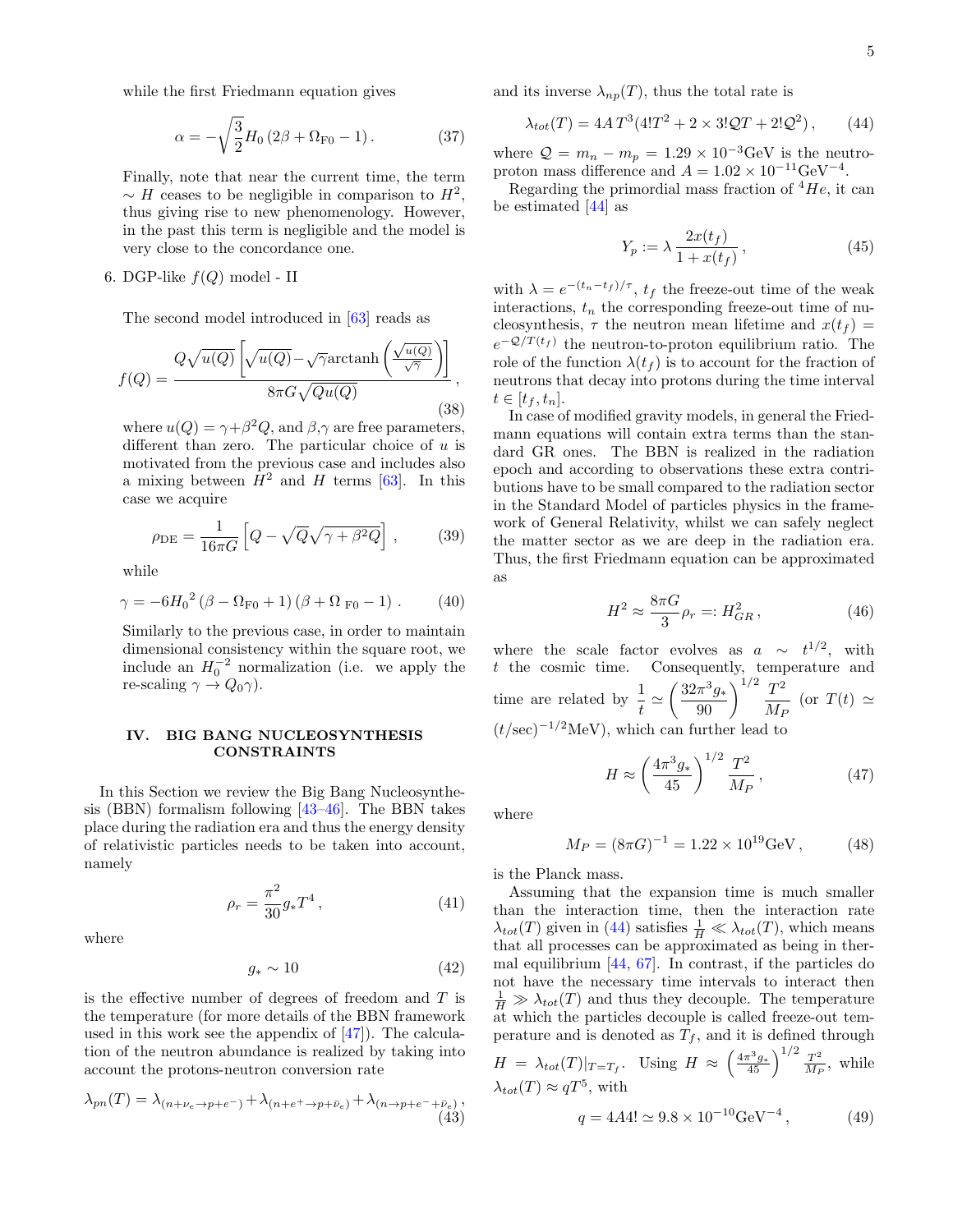.

the freeze-out temperature is provided as

$$
T_f = \left(\frac{4\pi^3 g_*}{45M_P^2 q^2}\right)^{1/6} \sim 0.0006 \,\text{GeV} \,. \tag{50}
$$

In the realm of modified gravity, the Hubble function H will, in general, deviate from  $H_{GR}$ . This in turn means that the corresponding freeze-out temperatures will also deviate by an amount of  $\delta T_f$ . This deviation induces a difference  $\delta Y_p$  of the fractional mass  $Y_p$ 

$$
\delta Y_p = Y_p \left[ \left( 1 - \frac{Y_p}{2\lambda} \right) \ln \left( \frac{2\lambda}{Y_p} - 1 \right) - \frac{2t_f}{\tau} \right] \frac{\delta T_f}{T_f}, \quad (51)
$$

where  $\delta T(t_n) = 0$  was imposed due to the fact that  $T_n$  is fixed by the binding energy of deuterium [49–53]. Thus, the observational imprints of the mass fraction  $Y_p$ of baryons that convert to  $4He$  during the BBN epoch, are [68–74]

$$
Y_p = 0.2476 \,, \qquad |\delta Y_p| < 10^{-4} \,. \tag{52}
$$

By replacing these into (51), the upper bound of  $\frac{\delta T_f}{T_f}$  is obtained as

$$
\left|\frac{\delta T_f}{T_f}\right| < 4.7 \times 10^{-4} \,,\tag{53}
$$

which quantifies the allowed deviation from the cosmology of GR.

As we mentioned above, the effective dark energy  $\rho_{DE}$ of modified gravity is present during the BBN times too, and compared to  $\rho_r$ ,  $\rho_{DE}$  should be smaller and thus it can be considered as a first-order deviation. Hence, the Hubble function is

$$
H = H_{GR} \sqrt{1 + \frac{\rho_{DE}}{\rho_r}} = H_{GR} + \delta H, \tag{54}
$$

where

$$
\delta H = \left(\sqrt{1 + \frac{\rho_{DE}}{\rho_r}} - 1\right) H_{GR}.
$$
 (55)

The deviation  $\delta H$  from standard  $H_{GR}$  will induce the deviation  $\delta T_f$  from  $T_f$ , and according to the relation  $H_{GR} = \lambda_{tot} \approx qT^5$  it turns out that

$$
\left(\sqrt{1+\frac{\rho_{DE}}{\rho_r}}-1\right)H_{GR} = 5qT_f^4\delta T_f. \tag{56}
$$

Since  $\rho_{DE} \ll \rho_r$  we finally obtain

$$
\frac{\delta T_f}{T_f} \simeq \frac{\rho_{DE}}{\rho_r} \frac{H_{GR}}{10qT_f^5} \,. \tag{57}
$$

We have now all the information needed to proceed to the investigation of the BBN bounds on the parameters of the  $f(Q)$  models introduced above.

### V. BBN CONSTRAINTS ON  $f(Q)$  GRAVITY

In this section, the models introduced in Sec. III will be tested against the constraint (53). This will be realized by calculating (57) for each of the models. In general, we are interested in the regions of the parameter space where the constraint (57) is satisfied. Obviously, all models are expected to satisfy the constraint trivially for the case  $\Omega_{\text{F0}} = 0$ , i.e. in the case where there is no effective dark energy. In the following, in all figures the drawn parts correspond to satisfaction of the aforementioned BBN constraint. For the standard free parameters we impose the ranges  $h \in [0.6, 0.9]$  and  $\Omega_{\text{F0}} \in [0, 1]$ . For the case of free model parameters we use the mathematically allowed ranges.

#### 1. Polynomial model

Substituting Eq.  $(25)$  along with Eq.  $(24)$  in Eq.  $(57)$ we obtain

$$
\frac{\delta T_f}{T_f} \simeq \frac{1}{q} 2^{4\alpha+3} 3^{\frac{1}{2}-\alpha} 5^{-\alpha-\frac{3}{2}} \pi^{3\alpha+2} H_0 \Omega_{\text{F0}} \cdot g_*^{\alpha+\frac{1}{2}} T_f^{4\alpha-3} (H_0 M_p)^{-2\alpha-1}
$$
\n(58)

Imposing the constraint (53) on the parameter space of the polynomial model using (58), we obtain Fig. 1. Note that we imposed the relation  $H_0 = 2.12 \cdot 10^{-42} h$  GeV and we have also replaced the numerical values  $(49)$ ,  $(42)$ , (50) and (48).

From Fig. 1 we deduce that the model parameter  $\alpha$ should be in the range  $\alpha \lesssim 0.88$  in order for the model to satisfy the BBN constraints. However, if we additionally desire the model to be able to describe dark energy in the late-time Universe, then we obtain the combined constraint  $\alpha < 0$ .

#### 2. Power-Exponential model

Substituting Eq.  $(28)$  alongside with  $(27)$  into  $(57)$  we acquire

$$
\frac{\delta T_f}{T_f} \simeq \frac{8\sqrt{\frac{3}{5}}\pi^2\sqrt{g}T_0^4 \left\{ e^{\lambda \left(\frac{T_0}{T_f}\right)^4} \left[2\lambda - \left(\frac{T_f}{T_0}\right)^4 \right] + \left(\frac{T_f}{T_0}\right)^4 \right\}}{5qT_f^7 M_p} \tag{59}
$$

Inserting this expression into (53) we find that for the range of values  $0.5 \le h \le 0.9$  and  $0 \le \Omega_{F0} \le 1$ , the constraint (53) is satisfied trivially for all parameter values. This result is intuitively expected, since as we mentioned above the past asymptotic behavior of the model recovers pure GR at early times, and thus during the BBN epoch [41]. This is a great advantage of this particular model.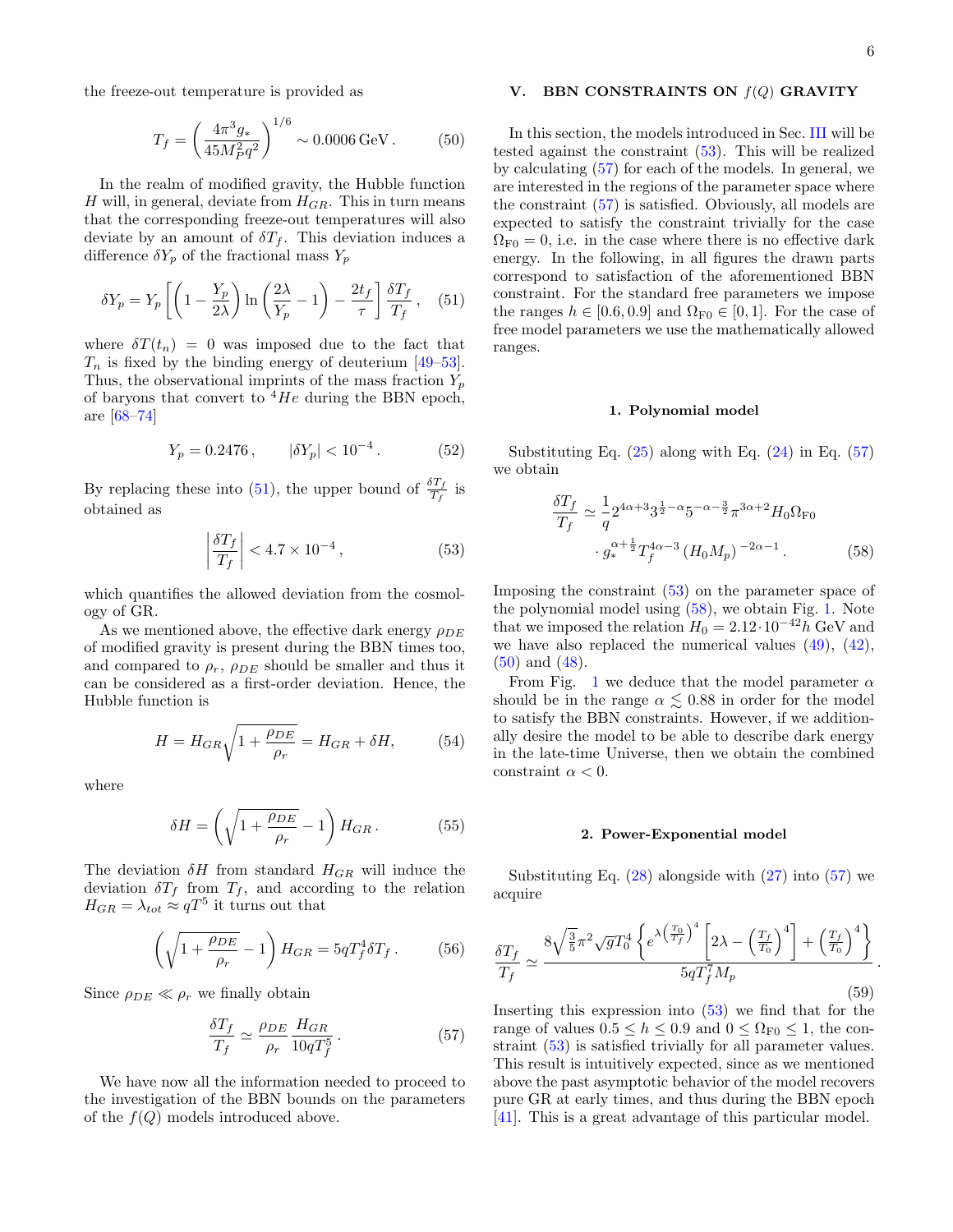

FIG. 1. The parameter space of the polynomial model  $(23)$ that is consistent with the BBN constraints. If we also desire the model to be able to describe dark energy in the late-time Universe we obtain the combined constraint  $\alpha < 0$ .

#### 3. Log-square-root

In this case, inserting  $(31)$  and  $(30)$  in  $(57)$  we find

$$
\frac{\delta T_f}{T_f} \simeq 8\pi^2 \sqrt{\frac{3g}{5}} \frac{\Omega_{\rm F0} T_0^2}{5qT_f^5 M_p} \,. \tag{60}
$$

Therefore, substituting  $(60)$  in  $(53)$  we observe that for the range of values  $0.5 \le h \le 0.9$  and  $0 \le \Omega_{\text{F0}} \le 1$ , the constraint (53) is always satisfied. This is an advantage of the model, and supports its viability. Definitely, one should confront the model with late-time observational data, too.

#### 4. Hyperbolic tangent - power model

In the case of the hyperbolic tangent - power model  $(32)$ , substituting  $(34)$  and  $(33)$  into  $(57)$  we obtain

$$
\frac{\delta T_f}{T_f} \simeq \sqrt{\frac{3}{5}} \frac{8\pi^2 \sqrt{g}}{5qM_pT_f^7} \left(\frac{T_f}{T_0}\right)^{4n-4} \cdot \left\{ (1-2n)T_f^4 \tanh\left[\left(\frac{T_0}{T_f}\right)^4\right] + 2T_0^4 \text{sech}^2\left[\left(\frac{T_0}{T_f}\right)^4\right] \right\} .(61)
$$

In Fig. 2 we depict the constraint  $(53)$  by using  $(61)$ . The procedure is the same as in case of Fig. 1 above. As we observe, the BBN constraints are satisfied for  $n \lesssim 1.88$ .



FIG. 2. The parameter space of the hyperbolic tangent power model (32) that is consistent with the BBN constraints. If we also desire the model to be able to describe dark energy in the late-time Universe we obtain the combined constraint  $n \lesssim 1.88$ .

# 5. DGP-like model - I

For the DGP-like model - I  $(35)$ , if we insert  $(37)$  and  $(36)$  into  $(57)$ , we acquire

$$
\frac{\delta T_f}{T_f} \simeq \frac{8\sqrt{\frac{3}{5}}\pi^2\sqrt{g}T_0^2 \left[2\beta + \Omega_{\text{F0}} - 2\beta \left(\frac{T_f}{T_0}\right)^2 + \left(\frac{T_f}{T_0}\right)^2 - 1\right]}{5qM_pT_f^5}.
$$
\n(62)

Furthermore, numerical exploration of this equation for the standard parameter ranges  $0.5 \leq h \leq 0.9$  and  $0 \leq$  $\Omega_{\text{F0}} \leq 1$ , shows that the constraint (53) is satisfied only in the tuned interval  $0.499984 < \beta < 0.500016$ .

#### 6. DGP-like model - II

Finally, let us come to the DGP-like model - II of (38). The constraint  $(57)$ , after inserting  $(40)$  and  $(39)$ , reduces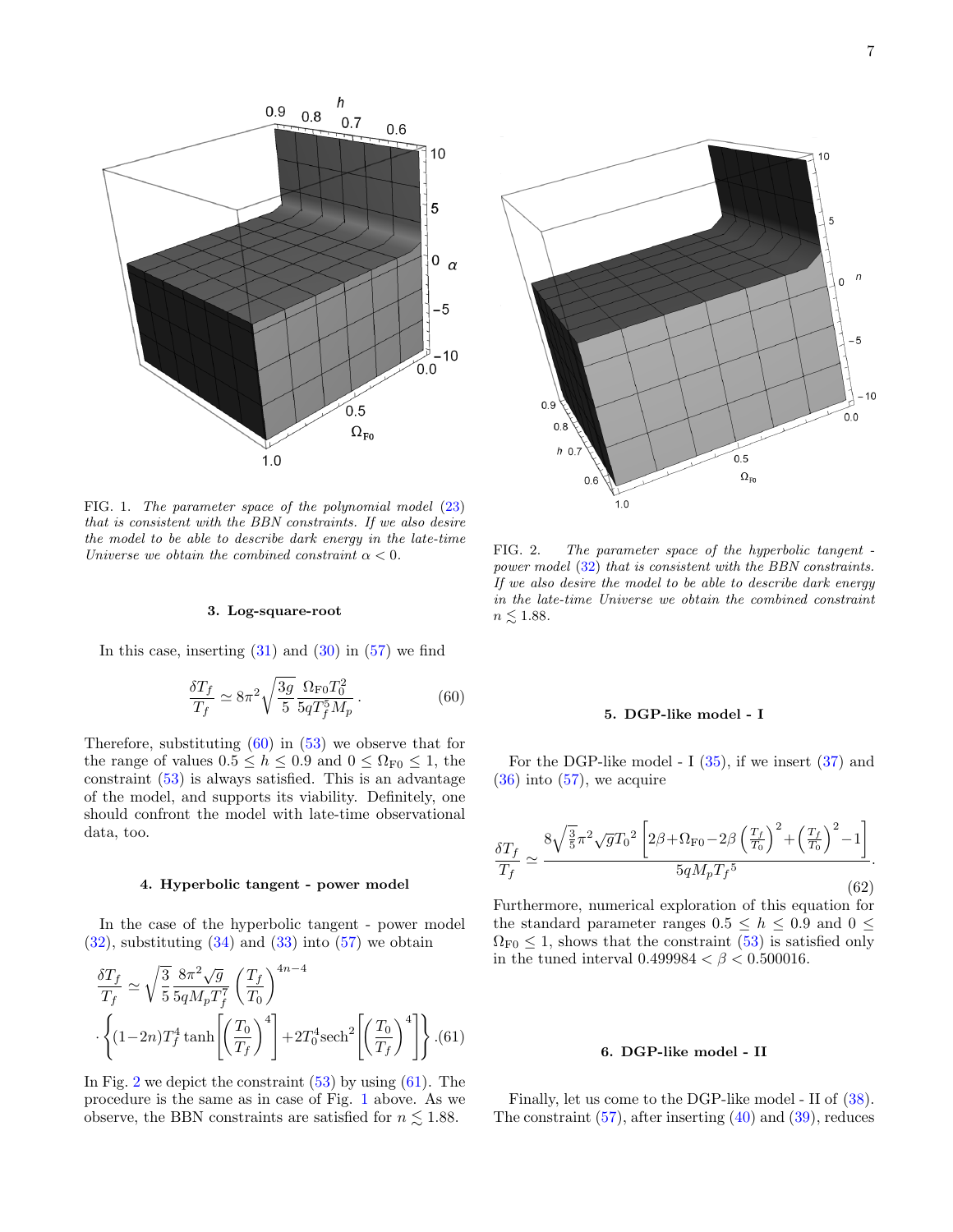$$
\rm to
$$

$$
\frac{\delta T_f}{T_f} \simeq \sqrt{\frac{3}{5}} \frac{8\pi^2 \sqrt{g} T_0^2}{5qM_p T_f^5} \n\cdot \left\{ \left(\frac{T_f}{T_0}\right)^2 - \sqrt{(\Omega_{\text{F0}} - 2)\Omega_{\text{F0}} + \beta^2 \left[\left(\frac{T_f}{T_0}\right)^4 - 1\right] + 1} \right\} .(63)
$$

Examining this expression for the range of values  $0.5 \leq$  $h \leq 0.9$  and  $0 \leq \Omega_{\text{F0}} \leq 1$ , we deduce that the constraint (53) is satisfied in the tuned window 0.999969  $< |\beta|$ 1.00003.

#### VI. CONCLUSIONS

We use the Big Bang Nucleosynthesis formalism and observations in order to extract constraints on  $f(Q)$  gravity. The latter is a modified gravitational theory arising from the consideration of non-metricity as the basic geometric quantity. We investigated various classes of  $f(Q)$  models, and we additionally introduced a number of new ones, inspired by other modified gravities, that are capable of describing the late-time Universe evolution. We applied the semi-analytic approach of [50–52] for the physics of the BBN epoch, and we calculated the deviations that  $f(Q)$  terms bring on the freeze-out temperature  $T_f$  in comparison to that of the standard  $\Lambda$ CDM evolution. We then imposed the observational bound on  $\frac{\delta T_f}{T_f}$  $\left| \begin{array}{c} T_f \\ \end{array} \right|$  of the considered models.  $\frac{ST_f}{T_f}$  to extract constraints on the involved parameters

Concerning the polynomial model, we showed that the exponent parameter  $\alpha$  should be in the interval  $\alpha < 0$ if we desire the model to simultaneously pass the BBN constraints and be able to describe the late-time Universe acceleration. On the other hand, the power-exponential model is found to pass the BBN constraints trivially, which was expected since this model recovers general relativity at early times. This is a significant advantage, since this particular model is known to be compatible with late-time observational datasets slightly more efficiently than  $\Lambda$ CDM scenario [41], and thus it can be considered as a good candidate for the description of Nature.

In the case of the new proposed Log-square-root models we showed that BBN constraints are also trivially satisfied. However, in the new hyperbolic tangent - power model we showed that the combined BBN and late-time constraints require the model parameter to lie in the range  $n \leq 1.88$ . Finally, we examined the two DGP-like  $f(Q)$  models that have recently appeared in the literature. In both cases we found that the BBN constraints are satisfied for a very narrow window for the model parameter  $\beta$ .

In summary, we showed that  $f(Q)$  gravity can safely pass the BBN constraints, and in some cases this is obtained trivially. This is an important advantage, since many gravitational modifications, although able to describe the late-time evolution of the Universe, fall to pass the BBN confrontation since they produce too-much modification at early times. Hence,  $f(Q)$ gravity proves to be a class of modified gravity that deserves further investigation. One could try to proceed beyond the semi-analytical approach of this work, using numerical codes like Parthenope [75] and AlterBBN [76]. Such a detailed investigation lies beyond the scope of the present work and it is left for a future project.

#### ACKNOWLEDGMENTS

The authors acknowledge participation in the COST Association Action CA18108 "Quantum Gravity Phenomenology in the Multimessenger Approach (QG- $MM$ ".

[1] Planck Collaboration, N. Aghanim et al., "Planck 2018 results. VI. Cosmological parameters," arXiv:1807.06209 [astro-ph.CO]. I

[3] H. Gil-Marín  $et$  al., "The clustering of galaxies in the SDSS-III Baryon Oscillation Spectroscopic Survey: RSD measurement from the LOS-dependent power

spectrum of DR12 BOSS galaxies," Mon. Not. Roy. Astron. Soc. 460 (2016) no. 4, 4188-4209, arXiv:1509.06386 [astro-ph.CO]. I

- [4] E. Di Valentino, L. A. Anchordoqui, O. Akarsu, Y. Ali-Haimoud, L. Amendola, N. Arendse, M. Asgari, M. Ballardini, S. Basilakos, E. Battistelli, et al., "Cosmology intertwined ii: the hubble constant tension," arXiv preprint arXiv:2008.11284 (2020). I
- [5] E. Di Valentino, L. A. Anchordoqui, O. Akarsu, ¨ Y. Ali-Haimoud, L. Amendola, N. Arendse, M. Asgari, M. Ballardini, S. Basilakos, E. Battistelli, et al., "Cosmology intertwined iii:  $f\sigma8$  and s8," Astroparticle Physics 131 (2021) 102604. I
- [6] S. Weinberg, "The cosmological constant problem," Reviews of modern physics  $61$  (1989) no. 1, 1. I
- [7] A. Addazi et al., "Quantum gravity phenomenology at the dawn of the multi-messenger era—A review,"  $Prog$ .

<sup>[2]</sup> D. M. Scolnic, D. Jones, A. Rest, Y. Pan, R. Chornock, R. Foley, M. Huber, R. Kessler, G. Narayan, A. Riess, et al., "The complete light-curve sample of spectroscopically confirmed sne ia from pan-starrs1 and cosmological constraints from the combined pantheon sample," The Astrophysical Journal 859 (2018) no. 2, 101. The numerical data of the full Pantheon SnIa sample are available at http://dx.doi.org/10.17909/T95Q4X, https://archive.stsci.edu/prepds/ps1cosmo/index.html. I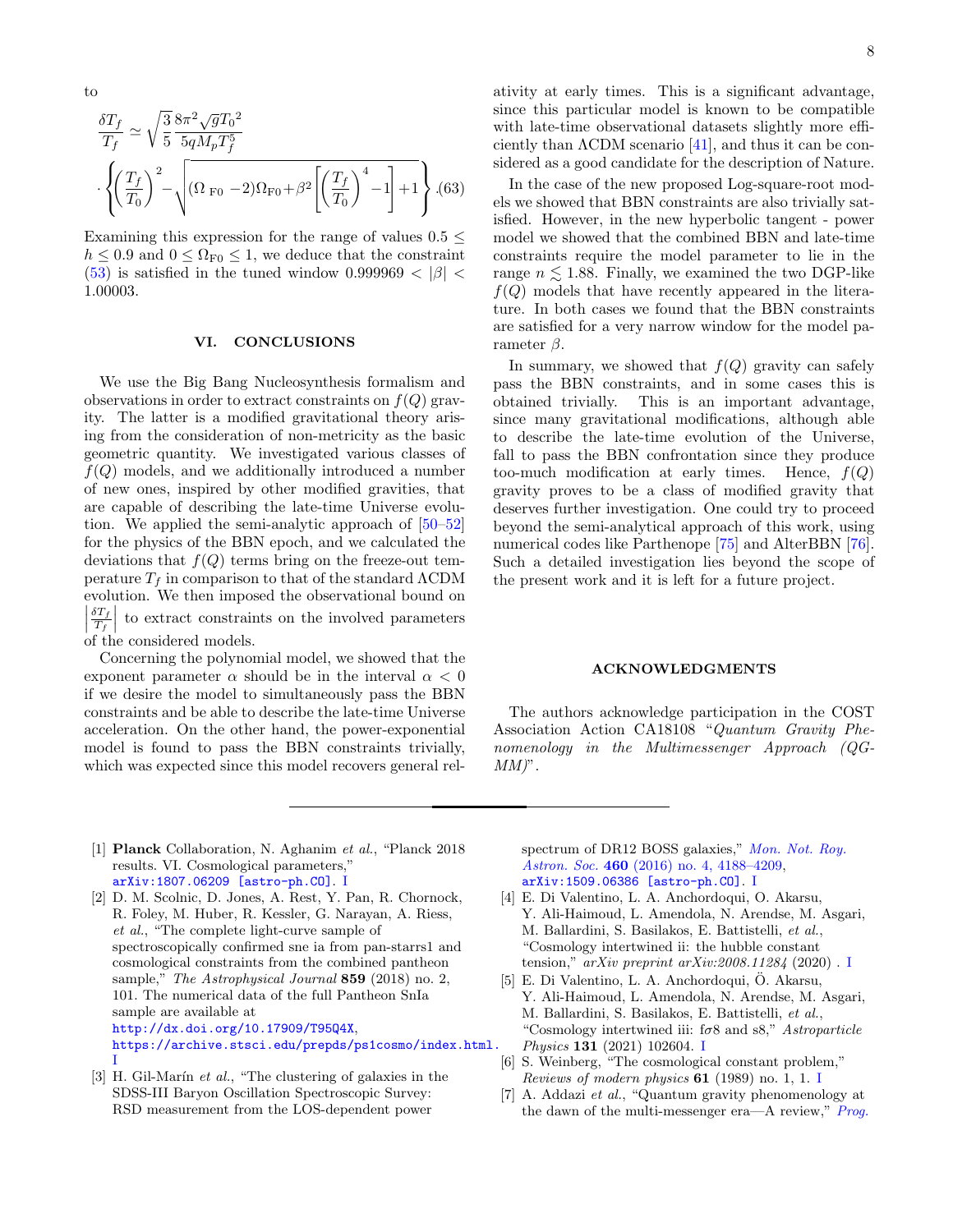Part. Nucl. Phys. 125 (2022) 103948, arXiv:2111.05659 [hep-ph]. I

- [8] K. S. Stelle, "Renormalization of higher-derivative quantum gravity," *Physical Review D* 16 (1977) no. 4, 953. I
- [9] CANTATA Collaboration, E. N. Saridakis et al., "Modified Gravity and Cosmology: An Update by the CANTATA Network," arXiv:2105.12582 [gr-qc]. I
- [10] S. Capozziello and M. De Laurentis, "Extended Theories of Gravity," Phys. Rept. 509 (2011) 167–321, arXiv:1108.6266 [gr-qc]. I
- [11] E. Abdalla et al., "Cosmology intertwined: A review of the particle physics, astrophysics, and cosmology associated with the cosmological tensions and anomalies,"  $JHEAp$  34 (2022) 49-211, arXiv:2203.06142 [astro-ph.CO]. I
- [12] A. De Felice and S. Tsujikawa, " $f(R)$  theories," Living  $Rev.$   $Rel.$  13 (2010) 3,  $arXiv:1002.4928$  [gr-qc]. I
- [13] I. Antoniadis, J. Rizos, and K. Tamvakis, "Singularity free cosmological solutions of the superstring effective action," Nucl. Phys. B 415 (1994) 497–514, arXiv:hep-th/9305025. I
- [14] S. Nojiri and S. D. Odintsov, "Modified Gauss-Bonnet theory as gravitational alternative for dark energy," Phys. Lett. B 631 (2005) 1-6, arXiv:hep-th/0508049. I
- [15] P. D. Mannheim and D. Kazanas, "Exact Vacuum Solution to Conformal Weyl Gravity and Galactic Rotation Curves," Astrophys. J. 342 (1989) 635–638. I
- [16] G. R. Bengochea and R. Ferraro, "Dark torsion as the cosmic speed-up," Phys. Rev. D79 (2009) 124019, arXiv:0812.1205 [astro-ph]. I
- [17] Y.-F. Cai, S. Capozziello, M. De Laurentis, and E. N. Saridakis, "f(T) teleparallel gravity and cosmology," Rept. Prog. Phys. 79 (2016) no. 10, 106901, arXiv:1511.07586 [gr-qc]. I
- [18] G. Kofinas and E. N. Saridakis, "Teleparallel equivalent of Gauss-Bonnet gravity and its modifications," Phys. Rev. D90 (2014) 084044, arXiv:1404.2249 [gr-qc]. I
- [19] C.-Q. Geng, C.-C. Lee, E. N. Saridakis, and Y.-P. Wu, ""Teleparallel" dark energy,"  $Phys. Lett. B704 (2011)$ 384–387, arXiv:1109.1092 [hep-th]. I
- [20] M. Hohmann, L. Järv, and U. Ualikhanova, "Covariant formulation of scalar-torsion gravity," Phys. Rev. D97 (2018) no. 10, 104011, arXiv:1801.05786 [gr-qc]. I
- [21] J. Beltrán Jiménez, L. Heisenberg, and T. Koivisto, "Coincident General Relativity," *Phys. Rev. D* 98 (2018) no. 4, 044048, arXiv:1710.03116 [gr-qc]. I, II, II, II, II, II
- [22] J. Beltrán Jiménez, L. Heisenberg, T. S. Koivisto, and S. Pekar, "Cosmology in  $f(Q)$  geometry," Phys. Rev. D 101 (2020) no. 10, 103507, arXiv:1906.10027 [gr-qc]. I, III, 1
- [23] Y. Xu, G. Li, T. Harko, and S.-D. Liang,  $\mathscr{C}f(Q,T)$ gravity," Eur. Phys. J. C 79 (2019) no. 8, 708, arXiv:1908.04760 [gr-qc].
- [24] J. B. Jiménez, L. Heisenberg, D. Iosifidis, A. Jiménez-Cano, and T. S. Koivisto, "General Teleparallel Quadratic Gravity," arXiv:1909.09045 [gr-qc].
- [25] R. Percacci and E. Sezgin, "New class of ghost- and tachyon-free metric affine gravities," Phys. Rev. D 101 (2020) no. 8, 084040, arXiv:1912.01023 [hep-th].
- [26] A. Delhom, I. P. Lobo, G. J. Olmo, and C. Romero, "Conformally invariant proper time with general

non-metricity," Eur. Phys. J. C 80 (2020) no. 5, 415, arXiv:2001.10633 [gr-qc].

- [27] A. Delhom, "Minimal coupling in presence of non-metricity and torsion," Eur. Phys. J. C  $80$  (2020) no. 8, 728, arXiv:2002.02404 [gr-qc].
- [28] B. J. Barros, T. Barreiro, T. Koivisto, and N. J. Nunes, "Testing  $F(Q)$  gravity with redshift space distortions," Phys. Dark Univ. 30 (2020) 100616, arXiv:2004.07867 [gr-qc]. III
- [29] J. Beltrán Jiménez, L. Heisenberg, and T. Koivisto, "The coupling of matter and spacetime geometry," Class. Quant. Grav. 37 (2020) no. 19, 195013, arXiv:2004.04606 [hep-th].
- [30] A. Jiménez-Cano, "New metric-affine generalizations of gravitational wave geometries," Eur. Phys. J.  $C$  80 (2020) no. 7, 672, arXiv:2005.02014 [gr-qc].
- [31] F. D'Ambrosio, M. Garg, and L. Heisenberg, "Non-linear extension of non-metricity scalar for MOND," Phys. Lett. B 811 (2020) 135970, arXiv:2004.00888 [gr-qc].
- [32] D. Rubiera-Garcia, "From fundamental physics to tests with compact objects in metric-affine theories of gravity," Int. J. Mod. Phys. D 29 (2020) no. 11, 2041007, arXiv:2004.00943 [gr-qc].
- [33] Y. Xu, T. Harko, S. Shahidi, and S.-D. Liang, "Weyl type  $f(Q, T)$  gravity, and its cosmological implications," Eur. Phys. J. C 80 (2020) no. 5, 449, arXiv:2005.04025 [gr-qc].
- [34] I. Ayuso, R. Lazkoz, and V. Salzano, "Observational constraints on cosmological solutions of  $f(Q)$  theories," Phys. Rev. D 103 (2021) no. 6, 063505, arXiv:2012.00046 [astro-ph.CO]. 1
- [35] F. Cabral, F. S. N. Lobo, and D. Rubiera-Garcia, "Fundamental Symmetries and Spacetime Geometries in Gauge Theories of Gravity—Prospects for Unified Field Theories," Universe 6 (2020) no. 12, 238, arXiv:2012.06356 [gr-qc].
- [36] K. Flathmann and M. Hohmann, "Post-Newtonian limit of generalized symmetric teleparallel gravity," Phys. Rev. D 103 (2021) no. 4, 044030, arXiv:2012.12875 [gr-qc].
- [37] N. Frusciante, "Signatures of  $f(Q)$ -gravity in cosmology," Phys. Rev. D 103 (2021) no. 4, 044021, arXiv:2101.09242 [astro-ph.CO].
- [38] J.-Z. Yang, S. Shahidi, T. Harko, and S.-D. Liang, "Geodesic deviation, Raychaudhuri equation, Newtonian limit, and tidal forces in Weyl-type  $f(Q, T)$ gravity," Eur. Phys. J. C 81 (2021) no. 2, 111, arXiv:2101.09956 [gr-qc].
- [39] Q.-M. Fu, L. Zhao, and Q.-Y. Xie, "Thick braneworld model in nonmetricity formulation of general relativity and its stability,"  $arXiv:2103.03618$  [gr-qc].
- [40] W. Khyllep, A. Paliathanasis, and J. Dutta, "Cosmological solutions and growth index of matter perturbations in  $f(Q)$  gravity,"  $arXiv:2103.08372$  $[gr-qc]$ .
- [41] F. K. Anagnostopoulos, S. Basilakos, and E. N. Saridakis, "First evidence that non-metricity  $f(Q)$ gravity could challenge ΛCDM," Phys. Lett. B 822 (2021) 136634, arXiv:2104.15123 [gr-qc]. 2, V, VI
- [42] I. S. Albuquerque and N. Frusciante, "A designer approach to f(Q) gravity and cosmological implications," Phys. Dark Univ. 35 (2022) 100980, arXiv:2202.04637 [astro-ph.CO]. I